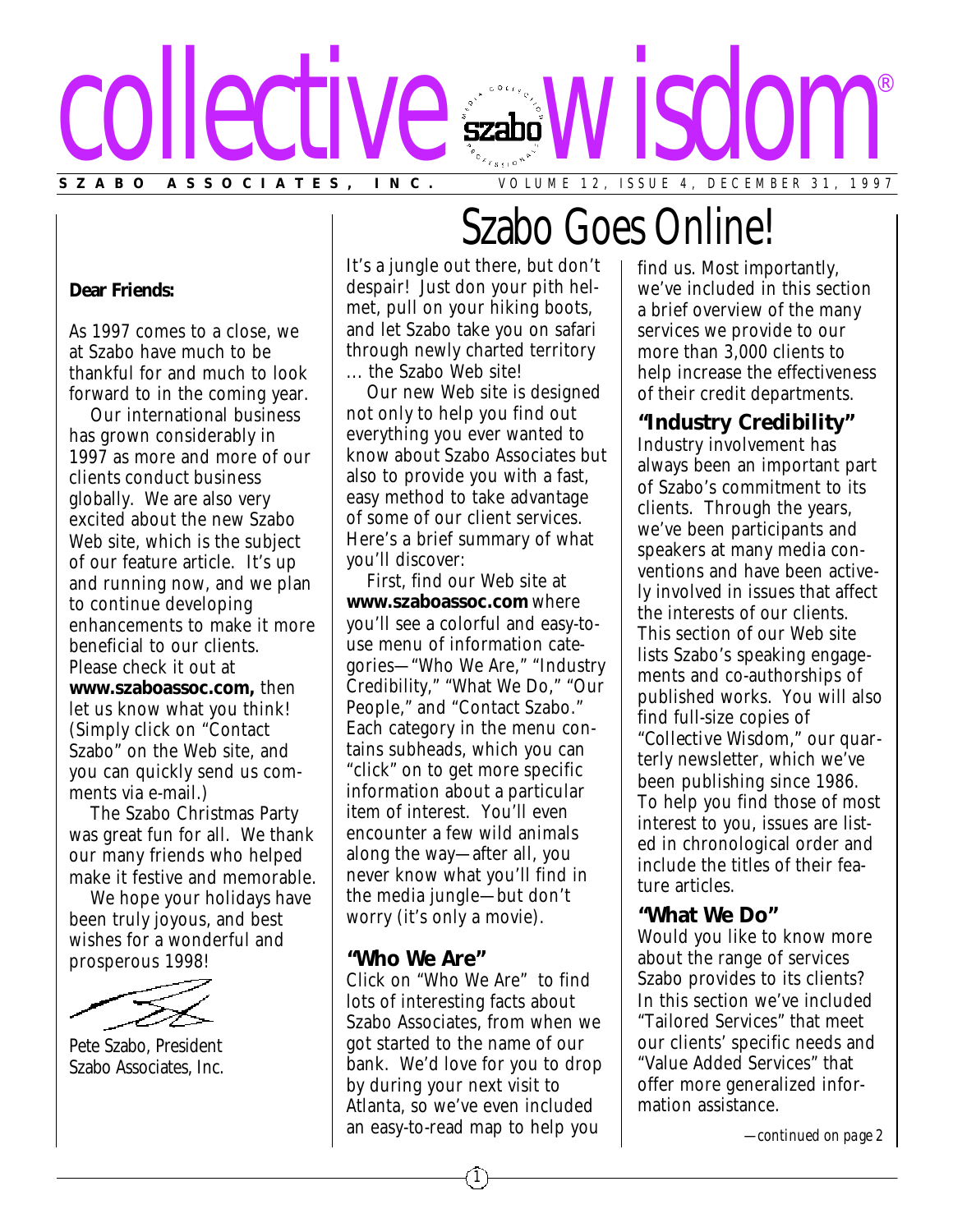### *Szabo Goes Online ...*

*—continued from page 1*

While Szabo Associates specializes in the media and entertainment industry, we also offer specialized services within the Szabo organization itself. When you click on **"Tailored Services,"** you'll find a description of our seven divisions—Television, Cable, Magazine, Newspaper, Radio, International, and Litigation.

You'll see how each media division is organized to include services for every industry-related business. For example, our Television Division includes not only television stations, networks, and representatives but also entertainment industry businesses such as product licensing, programming syndicators, movie studios, and post-production companies.

Our International Division provides collection assistance for international debts. Szabo's international collection experts are trained and experienced in dealing with foreign languages, customs, banking and government regulations, and exchange rates.

Szabo's inhouse Litigation Division puts a skilled staff of paralegal specialists trained and experienced in the legal process at your service and provides you with a network of legal resources. The network includes more than 400 law firms pre-screened and selected by Szabo on the basis of their effectiveness and knowledge of media/entertainment collection law. Our paralegal specialists act as liaisons between you and your lawyers to ensure that your cases stay on track.

Click on **"Value Added Services"** to find out about Szabo's many on-line client services that can save you time and money.

Szabo's "DebtorNet ® ," for example, is the world's most detailed database of its kind. It contains up-to-date information, including the frequency and nature of past debtor claims placed with Szabo for collection, on more than 230,000 advertisers and agencies.

Are you a media group with multiple properties? Our "Top Management Report" can keep a group head up-to-date with the collection activities and litigation results of the properties and provide other pertinent information.

Need help with contracts? Our "Credit Management Consulting" services offer assistance in the areas of policies and procedures.

Need to know more about agency and advertiser liability or debtor/creditor rights? Our "Library Resource Center" system can save you the expense of corporate counsel research.

Is one of your debtors facing bankruptcy? Our "Bankruptcy Assistance" can save you legal expenses by helping you determine what actions need to be taken and who needs to take them in order to best protect your interests.

And finally, "Electronic Data Interchange" allows you to quickly and efficiently place accounts with Szabo for collection.

# collector's corner

**"Collector's Corner"** is our readers' forum for suggestions, comments, and idea swapping. If you have information to share or input on how our newsletter can better serve you, please write or call. We want to hear from you!

**Question:** Our station's liability position is joint and several. What should we do when an advertising agency requests avails, then places an order which includes a statement that it has adopted the Four A's sequential liability position?

**T. L., Miami, FL**

**Answer:** You have two choices:

2

- 1. Let the agency know your liability position. Do not run the schedule unless it agrees to your position in writing.
- 2. Promptly send the agency a notice which states your joint and several position and also states that unless you hear from the agency within seven business days, you will assume that the agency agrees to your terms and conditions.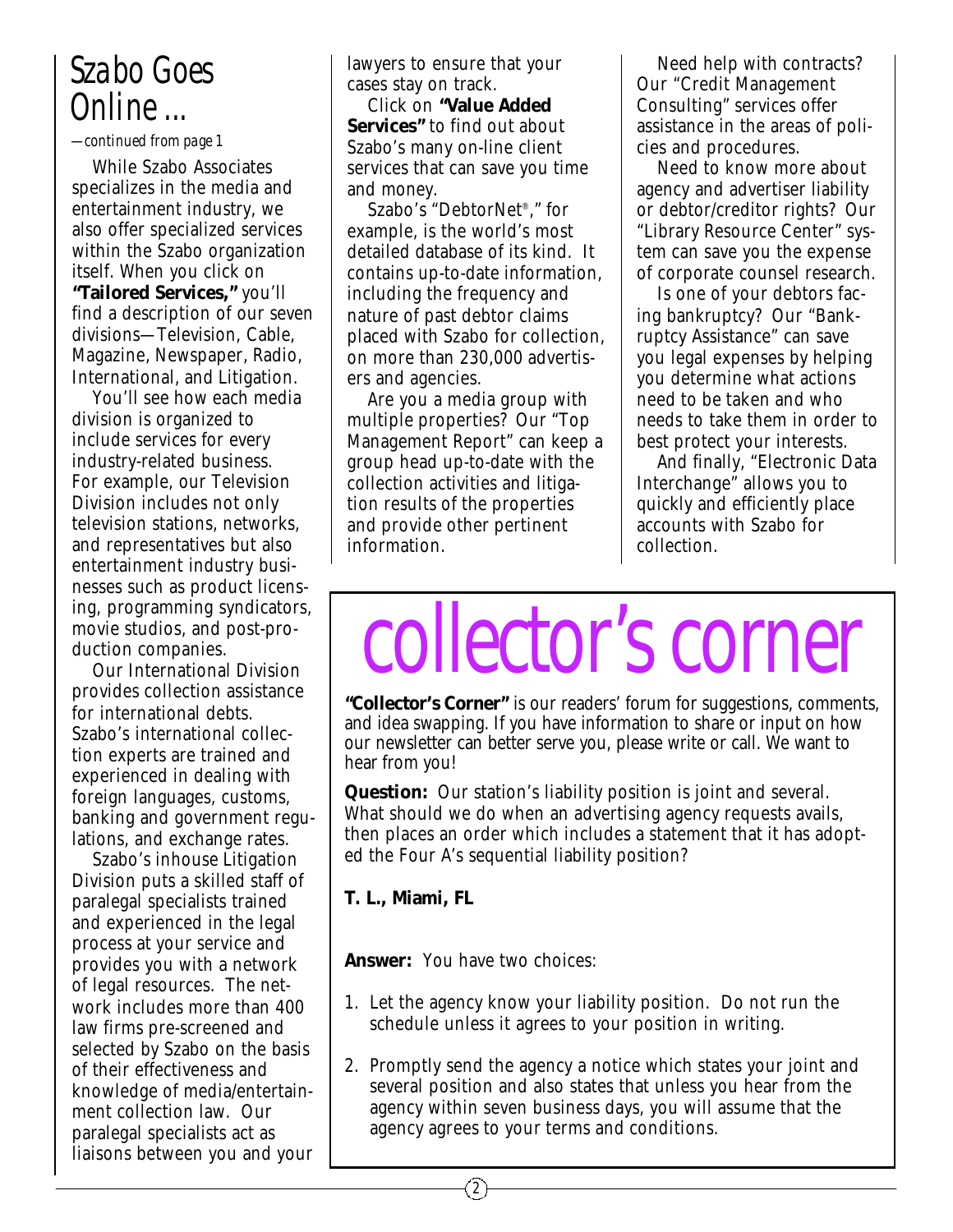The "Value Added Services" section of our Web site also includes 14 complete sample forms of often-used documents, such as a Credit Application (including a joint and several liability clause), Limited Power of Attorney, three types of promissory notes, and a sample guaranty. You can download any of these documents and edit the content to conform to the specific needs of your company.

### **"Our People"**

Would you like an "up close and personal" look at your favorite Szabo representative? Check out the "Our People" section of the Web site for a complete list of our 46 Szabo representatives. A simple click on your representative's name will bring you his or her smiling face in full color, an educational and professional background, and little known personal facts.

For example, did you know that one of Newspaper Division Manager Randolph Neff's favorite off-duty activities is karate? Or that Cable Division Manager Robbie Knight might have some hints to help make your backyard garden grow?

### **"Contact Szabo"**

One of our primary goals for developing the Szabo Web site is to provide our clients with additional ways to use our services, quickly and easily.

For example, you can send claims submissions to us via e-mail at Szaboassoc@AOL.com or by logging onto our Web site, then clicking on "Contact Szabo."

In the very near future, we'll be adding another option in this section of the Web site that will make claims submissions even faster and easier. When you click on "Contact Szabo," you will find a "Place Business" option, which will allow you to simply

3



"I DIDN'T THINK I'D LIKE THAT INTERNET RESEARCH PROJECT, BOSS, BUT I HAVE TO ADMIT IT'S TURNED OUT PRETTY DARNED GOOD"

### **CALENDAR OF EVENTS**

**January 19-22** NATIONAL ASSOCIATION OF TELEVISION PROGRAMMING EXECUTIVES New Orleans, Louisiana

**February 3-5** GEORGIA ASSOCIATION OF BROADCASTERS Winter Conference Athens, Georgia

**February 18-20** BROADCAST CABLE CREDIT ASSOCIATION (celebrating its 20th anniversary) Las Vegas, Nevada

fill out an electronic claim insertion form containing all the information we need to proceed with collection. These claims submissions are encrypted for complete security.

### **Stay Tuned for More**

We're happy to have our Web site "up and running," but we still have much work ahead to make it as helpful as we can to our clients. Please check future issues of this newsletter for "Web Site Updates" that will keep you informed of our latest features and options. Of course, we always welcome ideas on how our Web site can better serve you, so please call or e-mail us with your comments and suggestions.

We hope you'll find the new Szabo Web site easy to use, informative, useful, fun, and most of all, a great way to keep in touch! ♦